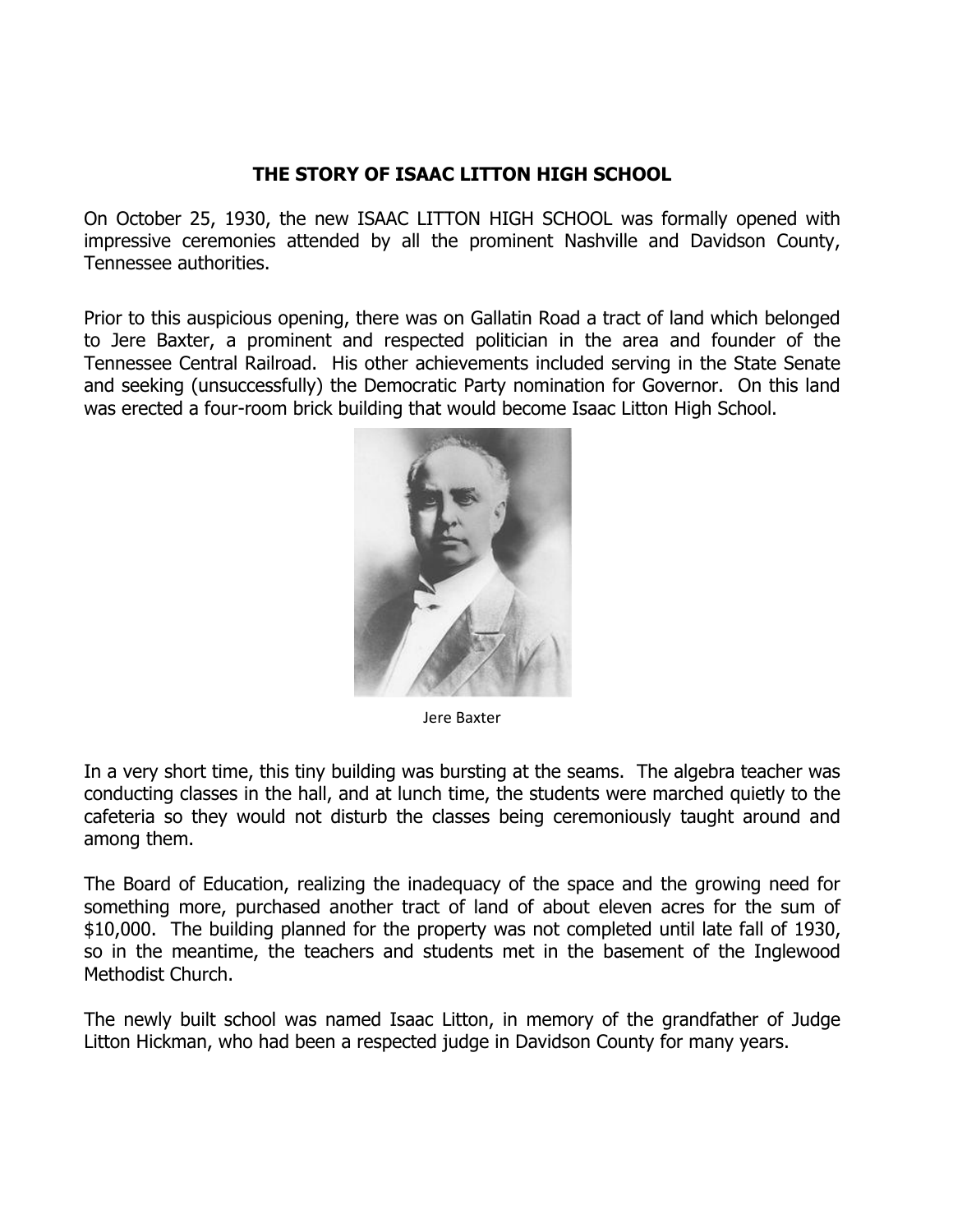

Judge Litton Hickman

In the years that followed, the school grew by leaps and bounds, making a name for itself for which the entire state could be proud. Isaac Litton High School closed in 1971. By 1990, the building had deteriorated to such an extent that it was razed, leaving only the gymnasium building. After the formation of the Alumni Association, this revered landmark was restored to usefulness for the entire community. Grounds are now owned by Metropolitan Nashville Parks and Recreation.



The only remaining vestige of Isaac Litton High School is the gymnasium building. In partnership with MNPS, the Alumni Association has restored and is maintaining this building for the benefit and use of the community in Inglewood. To the west end of the gym is Litton Park, so named for its founding patronage.

During World War II, over 500 of its boys fought in both the European and Pacific conflicts, leaving thirty-one gold stars to shine on its Service Flag to remind all that Litton too had made the supreme sacrifice. The construction of a Memorial Wall still actively accepts requests to honor our graduates who have passed away, as well as to recognize other alumni.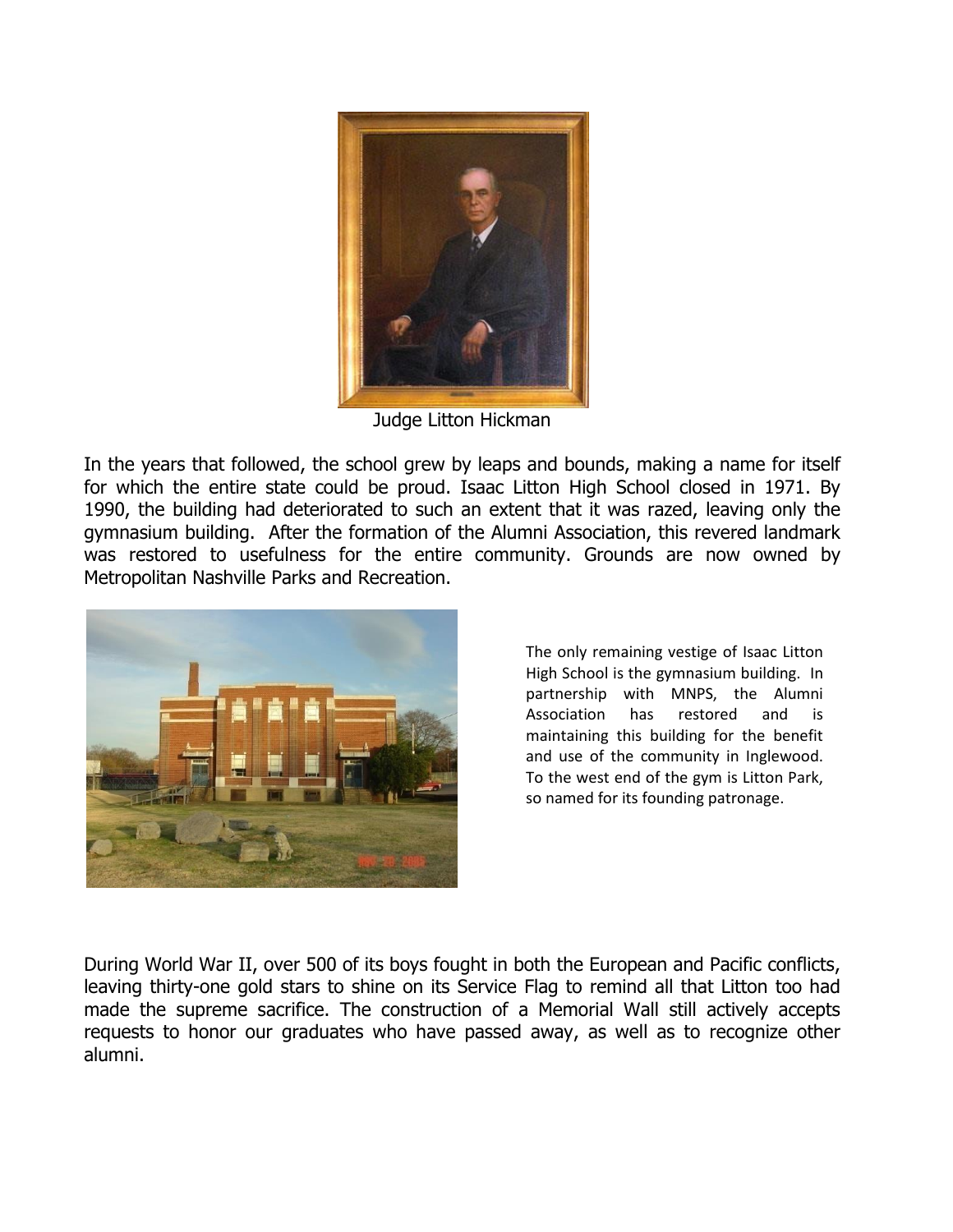

Its name is also familiar on championship lists among forensic leagues, debating societies, all sports, and band associations.

Our record has been one of constant progress and traditionally one with a stellar reputation.

Around 2001, Jimmy Howell (Class of '47) had a dream to completely renovate the old gym on Gallatin Road as a facility for the alumni to use as a meeting place, where alumni activities could take place, and where work and support of at-risk area children could take place. After more than a decade of fund raising, construction, and even blood, sweat and tears, the old gym has been transformed into the Isaac Litton Alumni Center. Activities supported are:

- Sports and educational activities for area at-risk children in cooperation with Metro Nashville Public Schools and other non-profit agencies approved by MNPS; and
- Alumni functions such as board meetings and other meetings such as are appropriate and necessary for the continued involvement of the alumni with MNPS.

ILAA is grateful to every individual and organization which donated funds for the completion of the gym renovation. Total cost was approximately \$2,000,000. Thanks to Jimmy Howell and his dream, Litton alumni now have a place to call home.

The Isaac Litton Alumni Association (ILAA) was formed in 2001 and officially incorporated in April of 2005 as a 501(c)(3) charitable corporation. The purposes of the ILAA, as stated in its bylaws are:

- To perpetuate the heritage and traditions of Isaac Litton High School
- To select and support those projects that would accomplish the purposes as outlined in the bylaws, as determined by the Board of Directors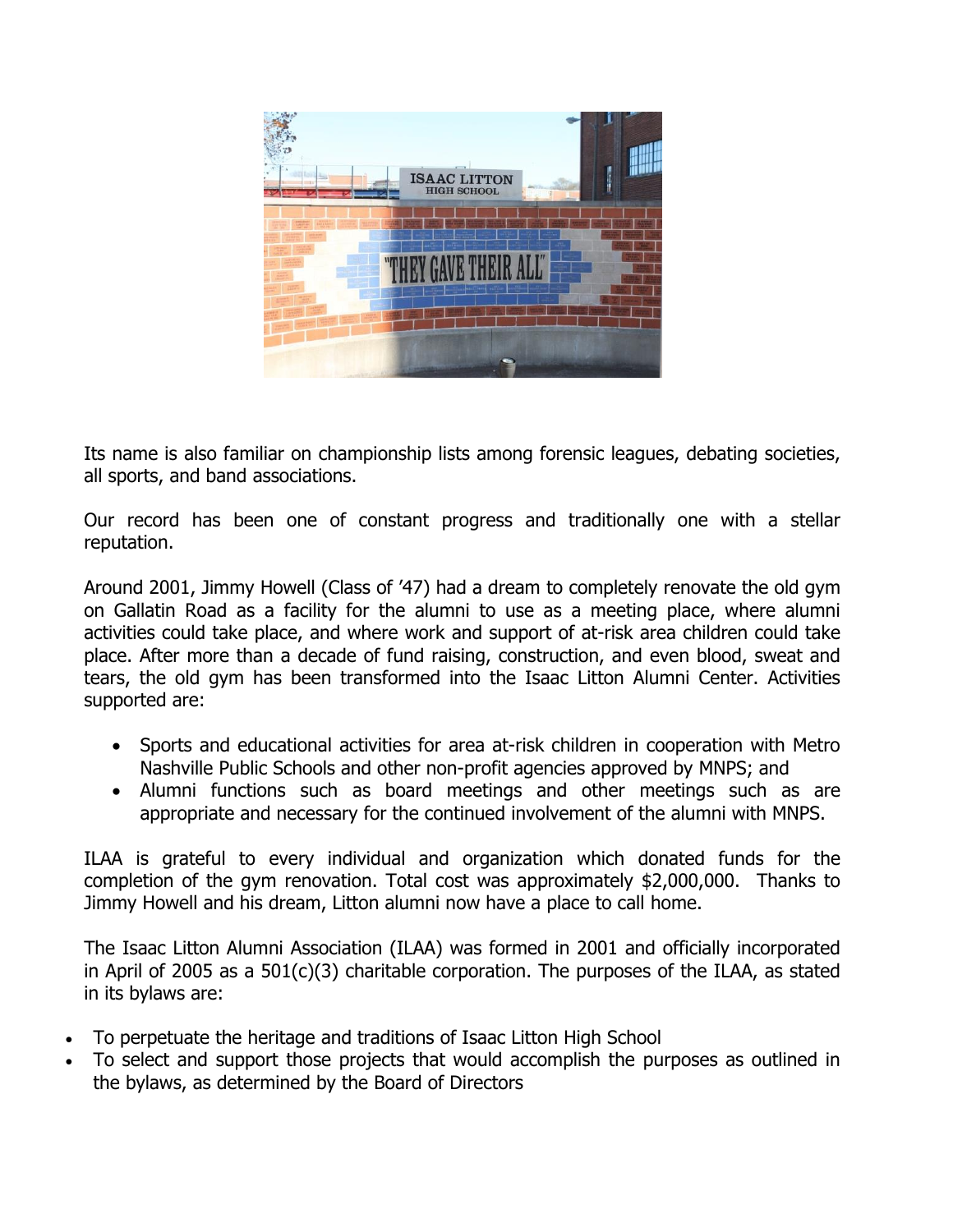- To conduct such events or programs as may, in the discretion of the Board of Directors, from time to time be designed to generate revenues for said projects
- To conduct such other business as is legal within the State of Tennessee

#### Our Vision

The Vision of the Isaac Litton Alumni Association is that our heritage and ideals will be preserved and passed on to future generations.

#### Mission Statement

The Mission of the Isaac Litton Alumni Association is to preserve the rich heritage of our former school, to provide support to the present Isaac Litton Middle School, and be a positive influence in the lives of ALL the children in our community. We do this with effective communication that continually reaches out to bring the alumni and the community together to promote our programs and services.

### Goals for Outreach

- To foster pride, loyalty, and a life-long connection to the Isaac Litton schools among alumni, students, parents, community and friends.
- To encourage alumni to contribute their time, talent, and financial support to Isaac Litton schools.
- To communicate needs and news, and celebrate the innovative accomplishments of Isaac Litton students and its alumni.
- To provide and promote opportunities for volunteer engagement, professional association, leadership, and fellowship among alumni.
- To cultivate a culture of alma mater within Isaac Litton's global community.
- To create sustainable lifelong connections to and between the schools and to each other.

Alumni dues and generous donations from supporters like you are the key to our success and make it possible for us to continue our services to the community, the Isaac Litton Middle School and all of our Alumni. Our revitalized gymnasium building serves as a meeting place for our alumni holding class reunions, for the community and neighborhood associations to meet and find solutions to the many problems facing some inner-city areas today, and also houses the "Lion's Den," a fully viewable area filled with memorabilia of the proud 40+ year history of ISAAC LITTON HIGH SCHOOL.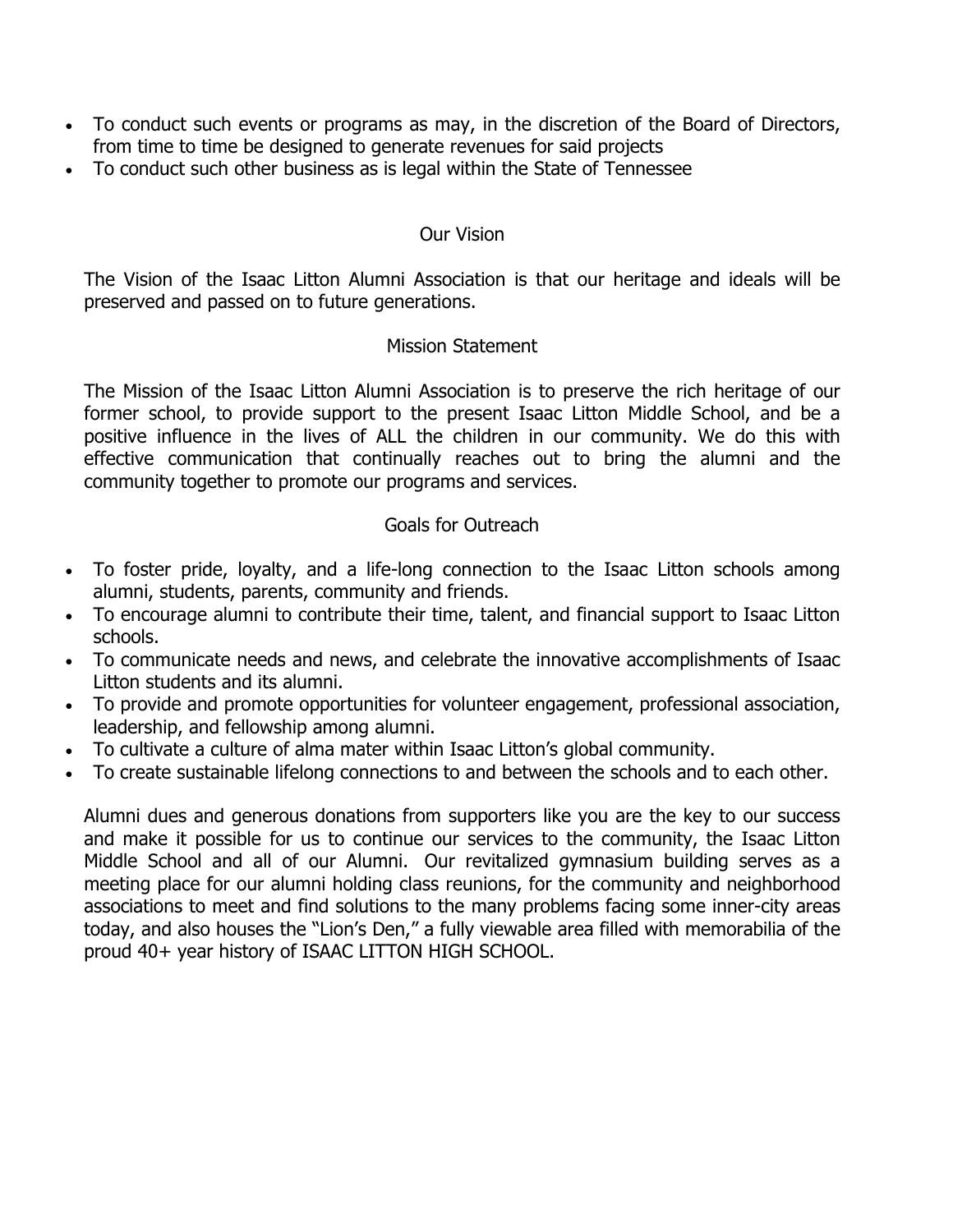



Additionally, the Alumni Association is very proud of the designation by the American Red Cross to be a "mustering" location in the event of a community disaster. When a situation requires our neighborhood residents to evacuate their homes for any reason, the American Red Cross will set up a "command center" in our Lion's Hall to serve the purpose of assigning these displaced community members to the appropriate facility to best assist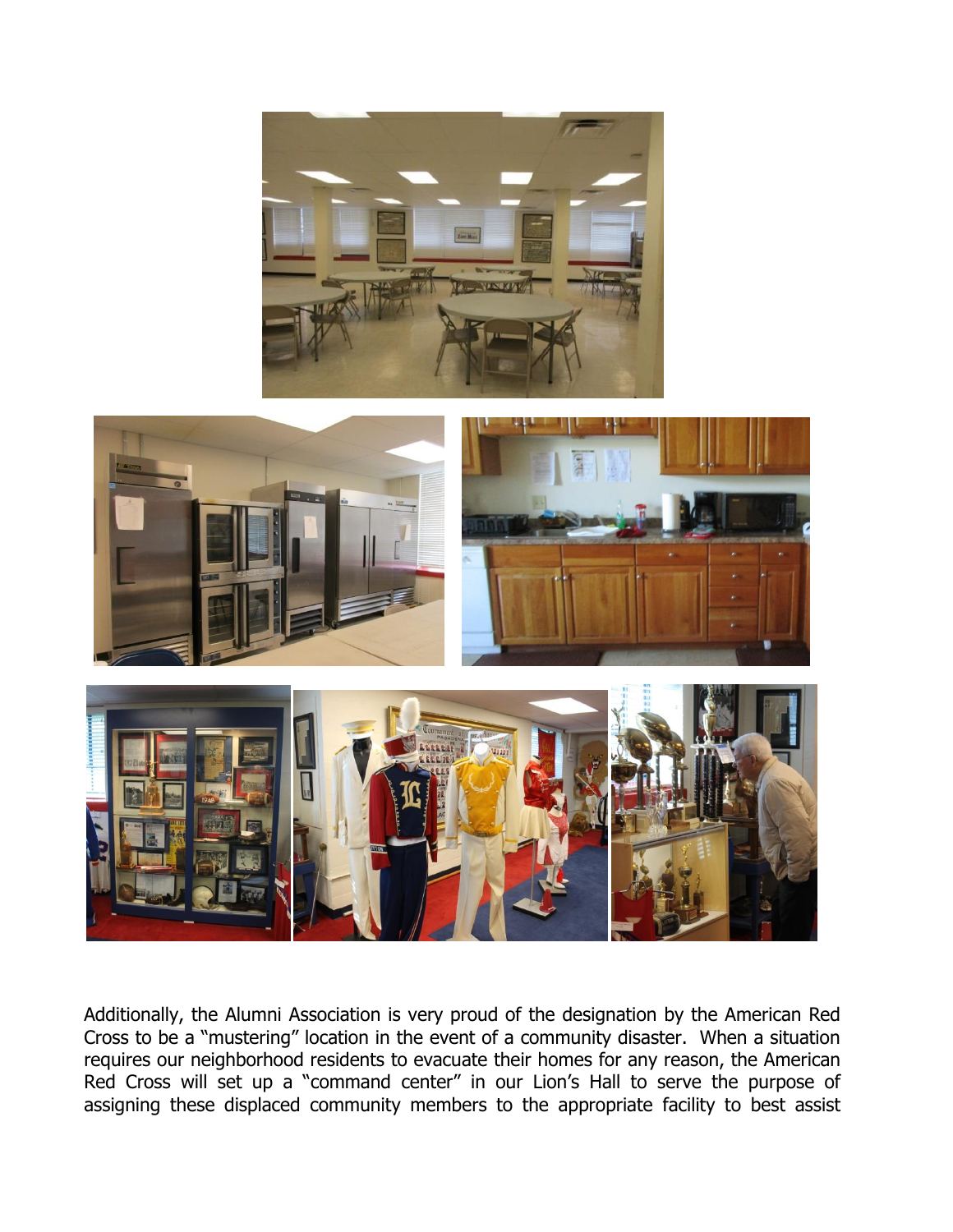them. (While they will not be housed or fed at our facility, the Red Cross has deemed this as a vital step in their ability to quickly help those in need.)

Of special focus for the ILAA is the participation in the BACKFIELD IN MOTION (BIM) program. BIM is a nonprofit organization that combines academics and athletics to inspire inner-city boys to reach their maximum potential in order to become significant contributors to society. Funds provided by the ILAA are used to support tutorial programs offering academic remediation and homework assistance for these most vulnerable youth. BIM, in partnership with the Isaac Litton Alumni Association, provides a permanent facility to offer the classes at our Lions Hall, in the lower level of the gym. {Gym only is used now.}

Also, with a special place in our hearts, we support and assist in any way possible, those students now attending the Isaac Litton Middle School (which for the High School alumni, will forever be remembered as our Junior High School.) For the year ending 2018, our support to the ILMS included the following:

The ILMS Bands (not only grade-level bands, but also the Pep Band, the Rock Band, and the Honor Band) were granted a total of \$2,500 to upgrade equipment and continue to provide an excellent music education with little or no cost to the students' families.

Also, the ELA (English Language Arts) Department was granted \$1,770 to cover costs for one hundred and twenty 8th Grade students to see the World Premiere Production of Ghost at the Nashville Children's Theater. These students have studied the book upon which this production was based and for many of them will be their first opportunity to see a professional performance of this stature. Our funding provided 2 buses for the day and tickets for the performance.

And, lastly, the Competitive Math Club was granted \$1,500 to provide support for the Math Team to enjoy a year-end field trip.

In addition, our Helping Hands program granted \$1,000 to the PTSO for use in their "Invest in Our Pride" program.

Last year, the ILAA donated \$2,500 to support the ILMS Band Competition and the athletic department was donated a new concession stand. With our mutual goal of supporting the students and faculty at Litton, we have formed a great working relationship, and there is a lot more to do.

It is from donations from our Isaac Litton High School alumni that we are able to continue our work in these areas and more. Thank you so very much for your continued support.

Some startling statistics that touch our hearts are:

• 61.48% of the student population is economically disadvantaged (students qualify for free and reduced lunch)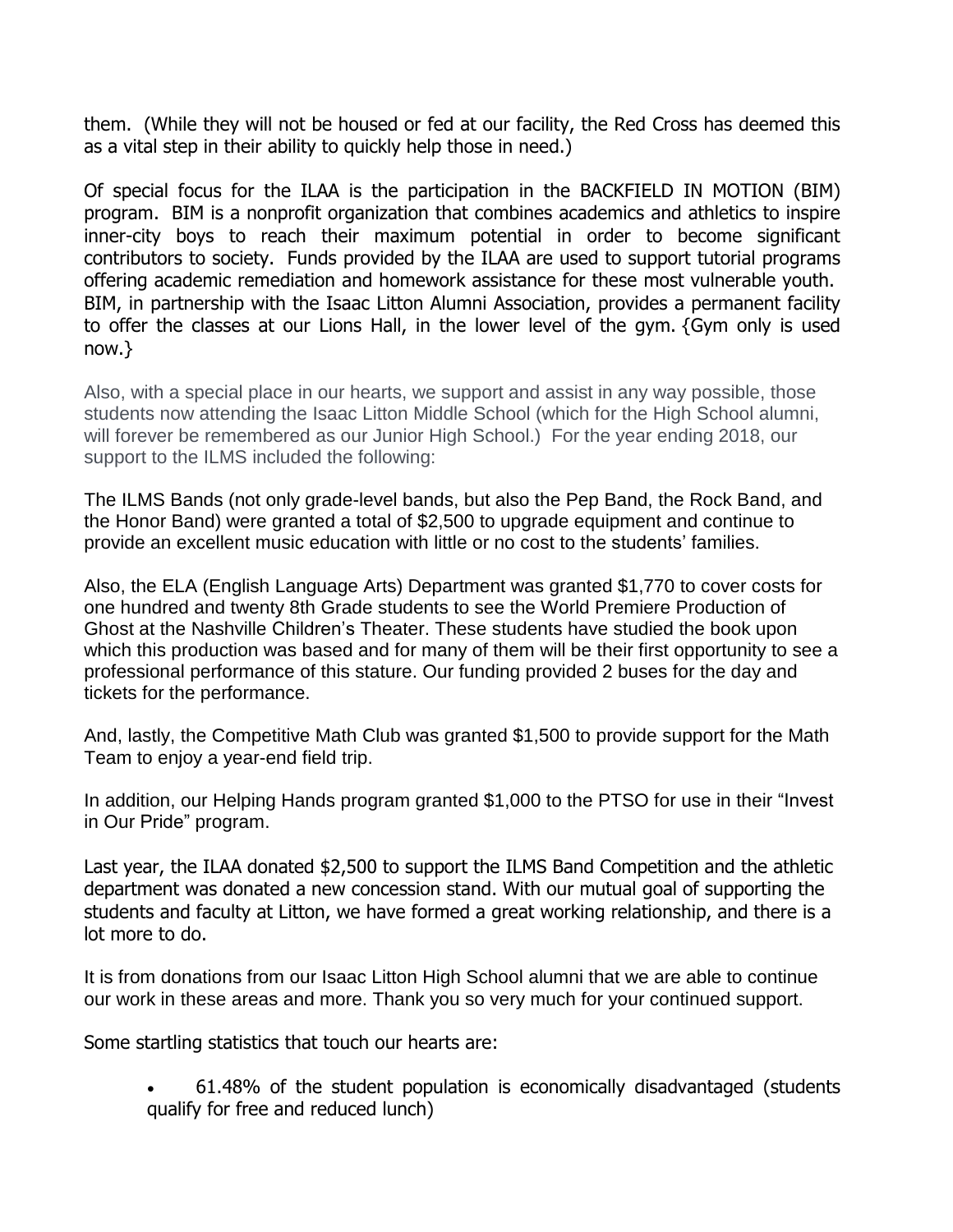• 2.05% are English Language Learners

• 17% (about 80 students) live in a shelter or transitional housing program, on the couch at a friend's or family member's house because they do not have a house of their own. Some live in a motel or campground because they cannot find or afford housing; some live in a car, abandoned building or a place not normally fit and designed for sleeping

Isaac Litton Middle School is an open enrollment school with 475 students from more than 20 elementary schools across the county

It is with the constant and untiring effort of the ILAA Board of Directors that each year an All-Alumni banquet is held, with the primary goal being to raise funds to continue our operation and perpetuate the love its alumni have for our alma mater and its community. At these annual functions, it is not uncommon to see the last living member of earlier graduating classes or to see the children of more recent graduates enjoying the same bond of friendship and support so profound among us all.



The Alumni Association has diligently accumulated and recreated composites of every graduating class from 1932 until 1970. These treasures, along with other memorabilia are on display in the "Lion's Den", where Alumni can gather and recall interesting facts (and fiction) about our illustrious alumni and our contributions to the community.

The Isaac Litton Alumni Association Board meets throughout the year to conduct its business. The annual meeting of the alumni association occurs each spring as part of a luncheon to which all alumni are invited. At this annual meeting, new members of the Board as well as the new ILAA officers are elected.

If you would like to be a volunteer or a member of the Board, contact any current Board member listed on the directory, elsewhere on this website. Annual costs for gym upkeep and operation will continue now that renovations are complete. Alumni dues and donations will significantly help ILAA continue its mission. We sincerely appreciate any contributions from alumni and friends of Isaac Litton High School.